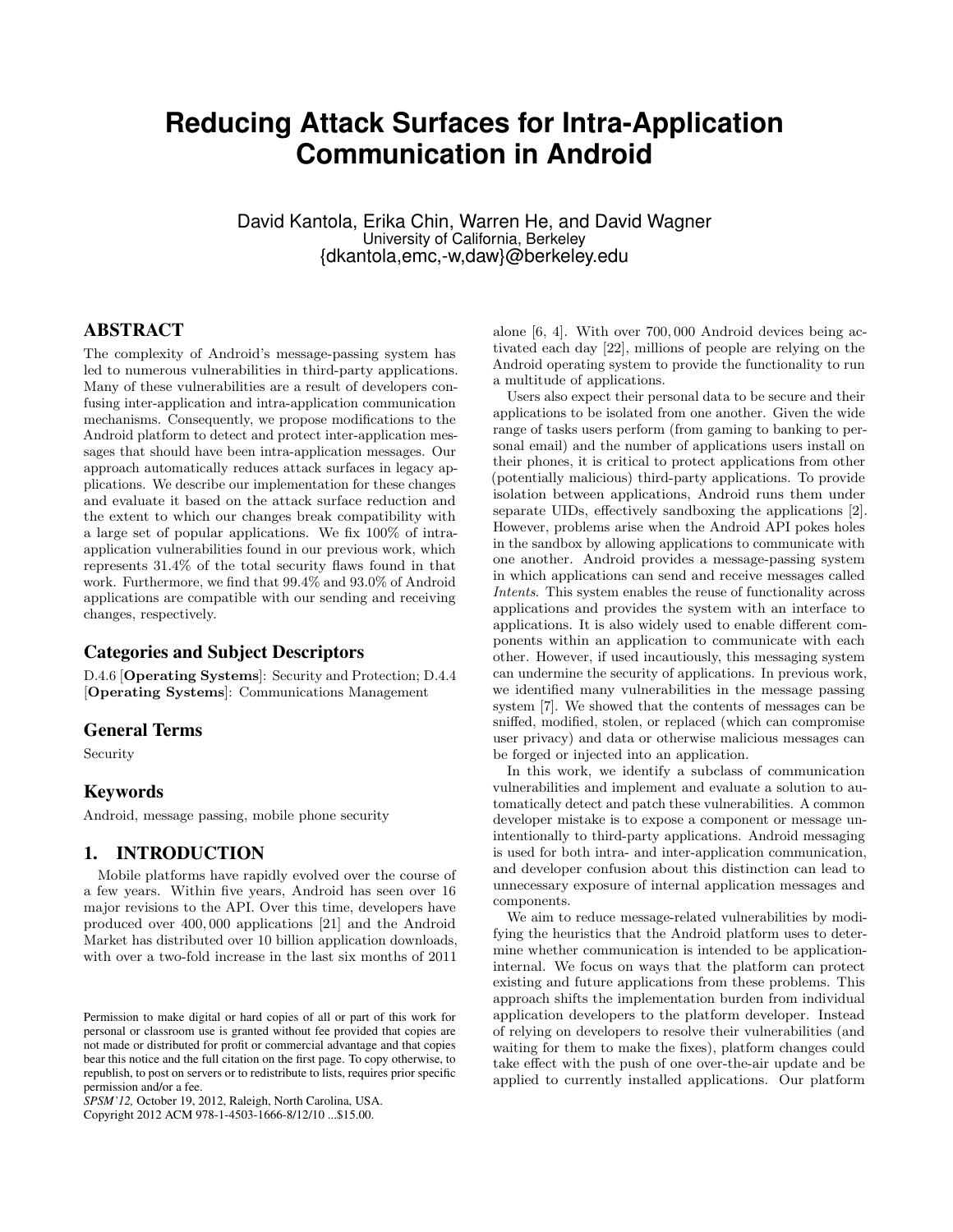changes also eliminate the need for access to application source code and avoid complex program analysis.

To prevent unintended exposure of intra-application communication to third-party applications (and thus prevent data leakage and injection attacks), we alter the heuristics that Android uses to determine the eligible senders and recipients of messages. Specifically, we try to identify intended intra-application communication that has been sent and exposed to third-parties, and instead deliver those messages internally and prevent internal components from receiving external messages.

We analyze a large set of popular, third-party Android applications to estimate the compatibility cost of our changes. We find that 99.4% and 93.0% of applications are compatible with our sending and receiving changes, respectively.

In addition to compatibility, we analyze the extent to which our changes increase application security. We analyze a number of previously-identified security vulnerabilities related to messaging and measure how many would be fixed by our proposed platform changes. We find that our changes fix 100% of intra-application vulnerabilities found in previous work, which represents 31.4% of all security flaws found in that work. Our findings show that we can improve the security of applications with low backward-compatibility costs.

We make the following contributions:

- 1. We present heuristics to identify unintentional public communication.
- 2. We develop a platform-centric approach to applying this heuristic to automatically prevent this vulnerability.
- 3. We perform a large-scale analysis of ∼ 1, 000 applications and conduct an in-depth analysis of the compatibility cost (showing the feasibility of this approach) in addition to an analysis of the security gain.
- 4. We discuss alternative ways to apply the heuristic to improve the security of applications and further reduce the compatibility cost.

## 2. ANDROID PLATFORM OVERVIEW

An Android application consists of a number of modular components. Types of components include Activities, which represent user interface screens; Services, which are longrunning background tasks; and Broadcast Receivers, which are short-running background tasks triggered by a broadcast Intent – a message that can be received by multiple components. An Intent sent to an Activity or Service, by contrast, can be received only by a single component. These three types of components can send and receive  ${\rm Intents.}^1$  Common terms are listed for reference at the end of this section.

## 2.1 Intents

Sending an Intent is a two-step process. First, the Intent must be created. Intents include fields such as action, representing either the action to perform or the action that is being reported; data, a reference to something to act on; and category, representing additional information about the kind of component that should receive the Intent.

Intents can also include fields explicitly referencing a desired recipient component or application. We define Intents

including either of these fields as explicit; all others we call implicit, meaning the platform will search for appropriate recipient components in any application that supports an operation specified in the Intent. By contrast, explicit Intents can be delivered only to the specified recipient.

After creating the Intent, whether explicit or implicit, the sender must send the Intent through an Android API call. Since the API call implicitly specifies the type of the destination component, a broadcast Intent, for example, will never be delivered to an Activity.

#### 2.2 Intent Filters

Components declare their ability to receive implicit Intents through the use of Intent Filters, which allow developers to specify the kinds of operations a component supports. Intent Filters include the same action, data, and category fields as Intents, and there are rules for matching Intents with Intent Filters. A component can declare zero or more Intent Filters, and if an Intent matches any Intent Filter, it can be delivered to that component. In the case of multiple possible recipients, the delivery selection depends on the component type. A broadcast Intent is delivered to all matching Receivers. A Service Intent is delivered at random to one of the matching Services. If there are multiple matching Activities, either the user will be prompted to choose among the possible recipients or the system will send it to a default Activity for that type of Intent.

### 2.3 Component Exposure

A component that can receive Intents only from other components in the same application is considered private. By contrast, a component that can receive Intents from other applications is considered exported, or public. Public components expose their functionality to other applications, creating a potential security risk. Developers can explicitly set a component as either public or private in the application manifest using the exported flag.

When developers omit this flag, it is up to the platform to heuristically infer whether the component should be exported. The platform's current heuristic is to export a component if it contains one or more Intent Filters (Figure 1). This means components may be exported by the platform, even if the developer is not expecting it. Thus, any time the platform implicitly makes a component exported, this can create a security risk.

Note that a component's exposure is unrelated to the contents of its Intent Filters: a public component can always be addressed with an explicit Intent. However, Dynamic Receivers (Broadcast Receivers declared at runtime) are an exception, since some can only receive implicit Intents. Thus, they are always public, and Intents they receive must match one of their Intent Filters.

Besides limiting a component's external interaction through its public or private status, developers can further limit it using Signature- or SignatureOrSystem-level permissions. (Hereafter, we refer to these permissions as simply signaturelevel permissions.) Components protected with such permissions can receive Intents only from other applications that are either pre-installed or signed by the same developer that created the permission.

<sup>1</sup>We do not discuss the Content Provider component, as it represents a database and cannot send or receive Intents.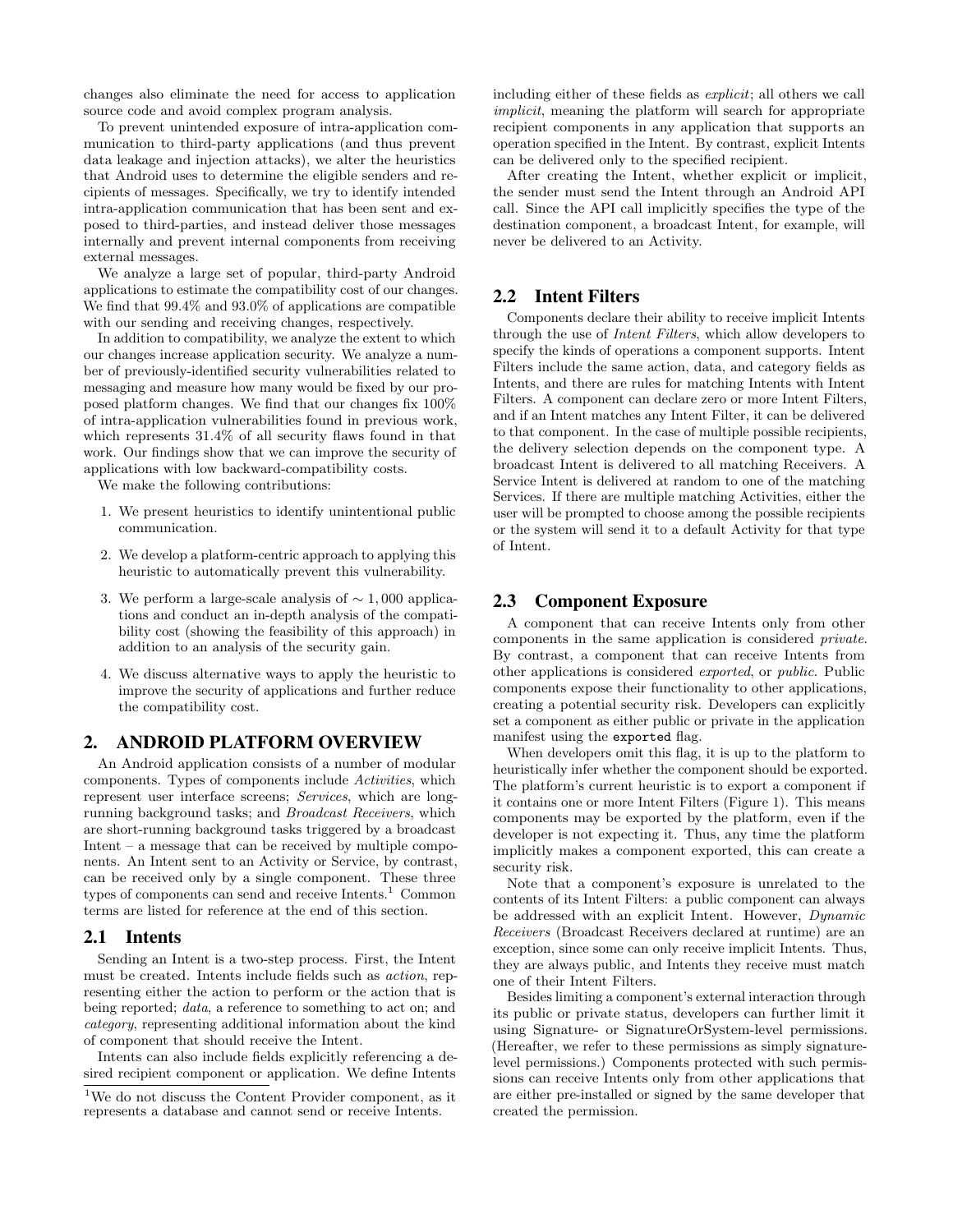

Figure 1: Android exports components that declare an Intent Filter or are explicitly marked for export. Dynamic Receivers are always public.

## List of Terms

- component a module that can send and receive Intents. Activity a user interface screen.
	- Broadcast Receiver a short-running background task. Dynamic Receiver declared at runtime.
	- Service a long-running background task.

private *cannot* receive Intents from other applications. public/exported can receive external Intents.

exported flag makes a component public or private. Intent a message passed between components.

broadcast can be received by multiple components. explicit specifies the recipient.

implicit platform decides what component(s) receive it. Intent field

action what to perform or be reported.

category information about the kind of recipient.

data a reference to something on which to act.

Intent Filter a list of operations a component supports. signature-level permission only granted by signature.

# 3. ATTACK SURFACES

Of the Intent-based attack surfaces identified in our previous work, many are exposed by developers unnecessarily using implicit Intents for application-internal messaging. In these cases, neither Intents nor components should be exposed to other applications. We summarize these attack surfaces in this section.

### 3.1 Threat Model

We only consider Intent-based attacks on applications by other applications that do not hold common signaturelevel permissions. The only other applications that could hold such permissions are applications signed with the same developer's key or those packaged with the system itself. We do not consider attacks in which a developer's signing key is compromised. An attacker may be any untrusted application installed from an online application distribution platform such as the Android Market [1], while a victim



Alice's own components receive the broadcast, but  $\frac{1}{2}$ ice's other components from receiving it. vice for Ordered Broadcasts (right): Mallory's comso does Eve's component. Broadcast Denial of Ser-Figure 2: Broadcast Eavesdropping (left): Two of ponent receives the broadcast first and prevents Al-

may be any application. Additionally, we only focus on attacks made possible by intra-application communication mechanisms being made available to other applications. We do not attempt to resolve attacks made possible due to intentional inter-application communication.

## 3.2 Unauthorized Intent Receipt

When components send implicit Intents intended for receipt by other components in the same application (without the protection of a signature-level permission), the Intent is exposed to other applications. Any component of the correct type with a matching Intent Filter can intercept the Intent. The possible attacks enabled by such unauthorized Intent receipt depend on the type of Intent.

Broadcast Intents are vulnerable to passive eavesdropping. which can harm security or privacy if the Intent contains sensitive data (Figure 2). Ordered broadcast Intents, which are delivered to Broadcast Receivers in priority order, are vulnerable to both active denial of service attacks (Figure 2) and malicious data injection. Each recipient of the broadcast has the options to stop the Intent from propagating to the rest of the recipients or change the data before passing it to the next recipient (which in turn may be able to inject the data back into the sending component).

Activity and Service Intents are vulnerable to hijacking attacks, in which an attacker intercepts a request to start an Activity or a request to start or bind to a Service and the malicious application starts its own Activity or Service in its place (Figure 3). This attack allows an attacker to steal data from the Intent, hijack the user interface in a way that may be transparent to the user, and return malicious data to the sending component.

### 3.3 Intent Spoofing

If a developer unintentionally leaves an internal component exposed to other applications, which can occur if the component declares Intent Filters for receiving implicit Intents, the component may be vulnerable to attacks in which a malicious application spoofs the internal Intent (unless the component is protected by a signature-level permission). Again, the possible attacks enabled by Intent spoofing depend on the type of component exposed.

Broadcast Receivers are vulnerable to broadcast injection, in which the receiving component is tricked into believing a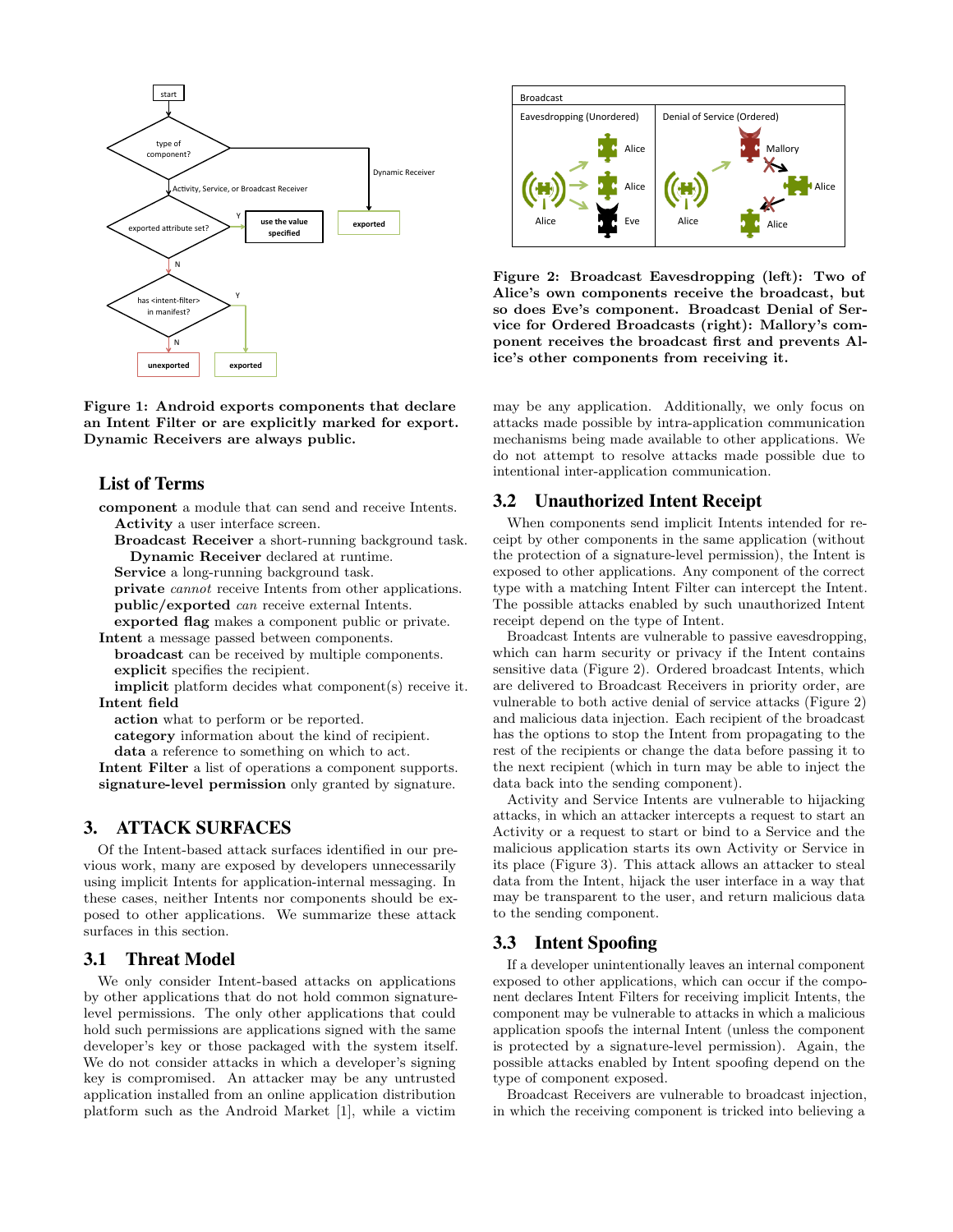

Alice's component. Alice thinks the result comes Mallory's component returns a malicious result to Figure 3: Activity/Service Hijacking (left): Alice's component unintentionally starts Mallory's component instead of her own. False Response (right):  ${\rm from\,\, her\,\, own\,\, component.}$ 



Figure 4: Broadcast Injection: Mallory's component broadcasts to Alice's exported Broadcast Receiver. Alice thinks the broadcast comes from her own component.

malicious broadcast Intent came from another component in its own application (Figure 4). The spoofed broadcast may then cause the victim component to change some state in a way that damages the user's security or privacy or even transmit malicious data contained in the broadcast elsewhere.

Activities and Services are vulnerable to unauthorized launch or bind attacks, in which the attacker either starts or hinds to the victim component (Figure 5). These attacks are binds to the victim component (Figure 5). similar to cross-site request forgeries on the Web, and their  $explotation can have similar consequences [17, 5].$ 

# 4. SYSTEM PLATFORM CHANGES

While the Android platform provides tools for developers to defend intra-application Intent messaging from such security vulnerabilities, we find that many developers use implicit



Figure 5: Unauthorized Launch (left): Mallory's component starts Alice's component. Unauthorized Launch or Bind (right): Mallory's component starts or binds to Alice's component and Alice's component returns a result to Mallory's component. Alice thinks she is returning a result to her component.

nas onen not been a top priority for rapid developers, many<br>applications may remain vulnerable. By implementing a  $\left| \right|$   $\frac{1}{2}$   $\left| \right|$   $\frac{1}{2}$   $\left| \right|$   $\left| \right|$   $\frac{1}{2}$   $\left| \right|$   $\left| \right|$   $\frac{1}{2}$   $\left| \right|$   $\left| \right|$   $\frac{1}{2}$   $\left| \right|$   $\left| \right|$   $\frac{1}{2}$   $\left| \right|$   $\left| \right|$   $\frac{1}{2}$   $\left| \right|$   $\frac{1}{2}$   $\left| \right|$   $\frac{1}{2}$   $\left| \$ Intent, expecting the communication to bean distancement.<br>Intent receipt and Intent spoofing. Our findings motivate our Intents in an insecure way for application-internal messages. immediately fix application vulnerabilities. If the onus were Intents and components that receive them should really be recommendation for a backward-compatible change to the platform-centric solution, we reduce the burden of the develmay break backward-compatibility with current Android depend on the vigilance of individual developers. As security Intent like an address instead of explicitly addressing the Intent, exposing the communication to both unauthorized heuristics the platform uses to determine whether implicit exposed to other applications. Modifications to the platform placed on individual developers (through a modified communication API, documentation of common communication pitfalls, better developer education, etc.), developers may not choose to update their programming practice and they may not update their legacy applications. The fix would has often not been a top priority for rapid developers, many opers and immediately patch all applications, including those already installed on users' phones. Unfortunately, changes behavior (which we evaluate in Section 5).

of the Android platform, revising and extending the changes mavior (winch we evaluate in Section 3).<br>We propose heuristics that we implemented in Version 2.2 to increase compatibility with legacy applications as we gained a better understanding of the platform. In addition, we were able to identify ways to modify the heuristics to increase the security gain without incurring additional compatibility cost. In this section, we introduce terminology, discuss our heuristics, and discuss how Android was modified to implement our heuristics.

### 4.1 Terminology

We define some terminology that we will be using later in this section:

- Standard action A standard action is an action string that is either (1) defined in the Android documentation or (2) used in Android applications bundled with the open-source distribution of Android, since these applications and their public APIs could be considered as convention. We identified 299 standard actions. (See Table 1 for examples.) Non-standard actions are any other actions (i.e., actions created by third-party developers).
- System-only broadcast Intents A system-only broadcast Intent is a special broadcast Intent that can be sent only by the operating system. Non-system processes cannot spoof these system-only broadcasts. There are 62 system-only broadcasts. (See Table 2 for examples of system-only broadcasts.) This is also referred to as a protected broadcast. While the operating system can send these messages, it is not limited to sending only this type of message.
- Entry-point Activity An entry-point Activity is an Activity that is the starting point of an application. Specifically, it is any Activity with an Intent Filter that receives either the MAIN action or the APPWID-GET\_CONFIGURE action, as the presence of either of these actions signifies that the Activity is intended to be started by another application.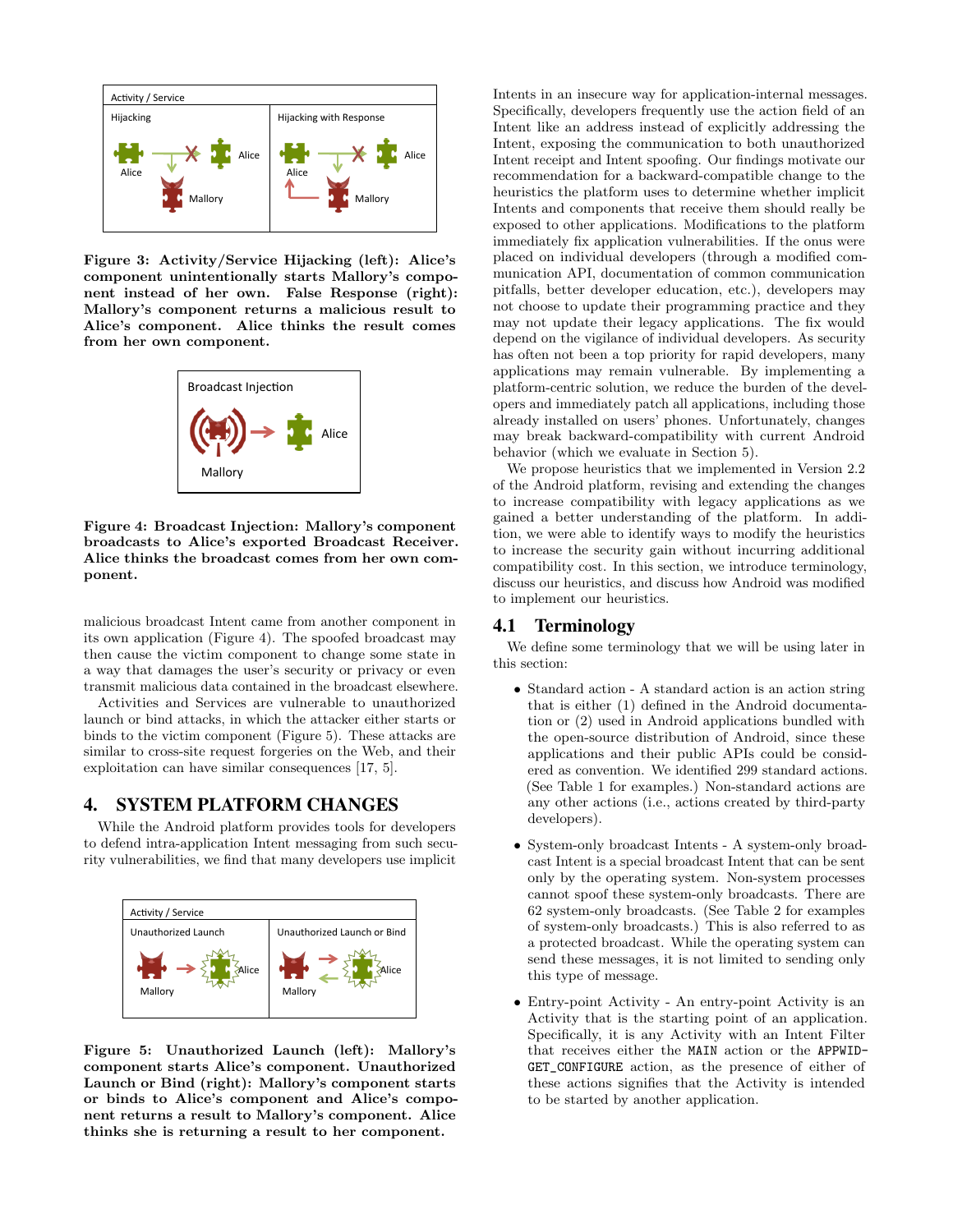#### Standard actions

android.intent.action.DIAL android.intent.action.EDIT android.intent.action.MAIN android.intent.action.SEARCH android.intent.action.VIEW

#### Table 1: A few standard actions (non-exhaustive).

#### System-only broadcast actions

android.backup.intent.CLEAR android.intent.action.ACTION POWER DISCONNECTED android.intent.action.BATTERY CHANGED android.intent.action.REBOOT android.intent.action.TIME TICK

#### Table 2: A few system-only broadcast actions (nonexhaustive).

#### 4.2 Heuristics

We present heuristics that the platform can use to distinguish the use of Intents for communication between components of the same application from the use of Intents between multiple applications.

#### Preventing Unauthorized Intent Receipt*.*

If an implicit Intent can be delivered to any component in the same application, then we assume the developer intended the Intent be used for intra-application communication, and thus the Intent should not be delivered to any other application. We apply this heuristic only if the Intent contains non-standard actions. This effectively restricts modifications of expected Intent delivery to Intent actions that were uniquely created by the developer. When Intents containing these developer-created actions can be delivered within the same application, it is unlikely the Intents were intended to be exposed to other applications, as developers commonly misuse implicit Intents in this way for intra-application messaging. Also, we do not restrict delivery of broadcast Intents protected by a signature-level permission, since this type of Intent cannot be intercepted easily.

#### Preventing Intent Spoofing*.*

Android exports a component either  $(1)$  if it has the exported flag, or (2) if it lacks the flag but has an Intent Filter. (Android infers that registering an Intent Filter indicates that the component is expecting external messages.)

To replace this behavior, we propose a set of more restrictive heuristics for inferring whether a component was intended to be an interface for other applications (Figure 6). If a component is protected with a signature-level permission, we follow the original Android behavior, so such a component that does not set the exported flag is exported if it contains any Intent Filters. This behavior is justified because requiring a signature-level permission already protects a component from Intent spoofing, and furthermore may indicate that the component is intended to be exposed to either system applications or applications authored by the same developer.

If, however, a component is not protected with a signaturelevel permission, we propose it only be exported if at least one

of the following is true: it  $(1)$  sets the exported flag,  $(2)$  has an Intent Filter with a data field specified, (3) has an Intent Filter that registers to receive system-only actions,  $(4)$  is an entry-point Activity, or (5) has an Intent Filter that registers to receive Intents with a standard action. In addition, we impose the restriction that for non-entry-point Activities to be exported without the exported flag set, they must have an Intent Filter that receives the DEFAULT category.

Condition 1 identifies when a developer explicitly makes a component public or private. This flag indicates that the developer is aware of the status of the component, so we will not change the component's status contrary to the developer's explicit specification. Condition 2 specifies to make a component public when the Intent Filter contains a data field, an indicator that a sender may be trying to share data references with the external component. Condition 3 identifies a case when the component expects to receive a message from the operating system. These components must be public, sometimes subject to an additional protection discussed later. Condition 4 identifies Activities that are intended to be invoked when a user launches an application. These Activities must be exported so they can be started by external launcher applications. Condition 5 identifies components that are expecting standard actions, which may come from third-party applications, as standard actions represent a kind of Intent messaging protocol. Finally, we only export non-entry-point Activities implicitly if they support the DEFAULT category because the standard API calls to start an Activity with an implicit Intent require the Activity to support the DEFAULT category. Without this category, the component will receive only explicit Intents. Absent this restriction, Activities that cannot typically receive Intents from external applications become vulnerable to Intent spoofing.

We also define a new protected property for Broadcast Receivers. If a Broadcast Receiver declares Intent Filters that only receive system-only broadcast actions, we export the component but flag it as protected, which means we enforce at runtime that only system-only broadcasts are delivered to the component. As system-only broadcasts alone match the component's Intent Filter, the only way to inject a spoofed Intent into such a component is with an explicit Intent. Enforcing the protected property prevents any malicious explicit Intents from reaching the component.

Finally, every time an Intent Filter is associated with a Dynamic Receiver, we created a separate exported flag for each such Intent Filter. Thus, only exported Intent Filters are considered when resolving a broadcast Intent from another application. An alternative would be to create a single exported flag for the Dynamic Receiver. We chose this more restrictive heuristic because developers may not be aware that associating a new Intent Filter with a Dynamic Receiver does not remove previous associations.

Note that our heuristics are more restrictive in exposing both Intents and Components than the existing Android heuristics, and as such they cannot increase the attack surface. Also, we developed these heuristics before evaluating their compatibility and security effects on applications. The only changes we made were in expanding the list of standard actions to include undocumented actions used by applications included with the open-source distribution of Android. On this basis we argue that our evaluation results generalize to other applications.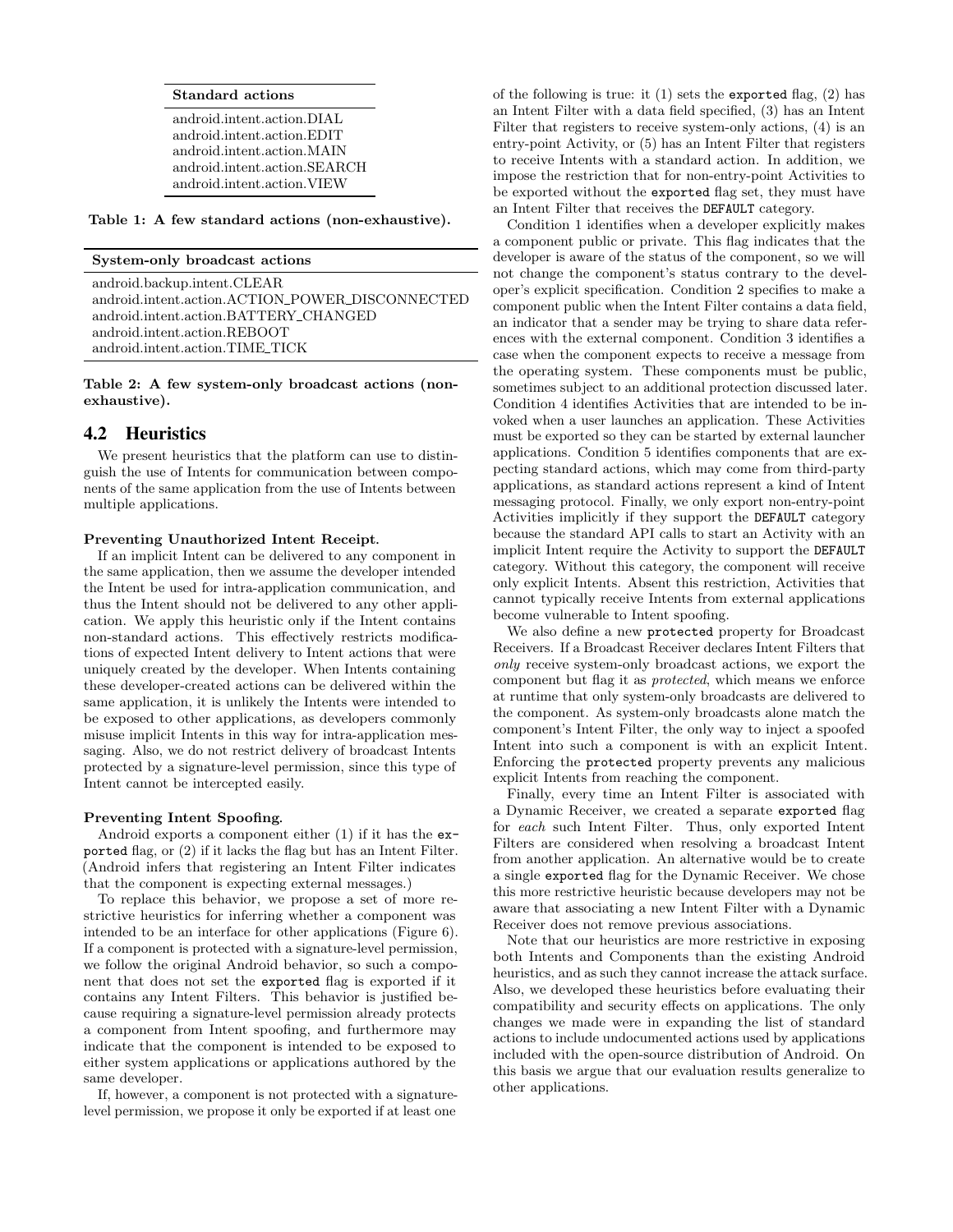

Figure 6: Our heuristic for when components should be exported.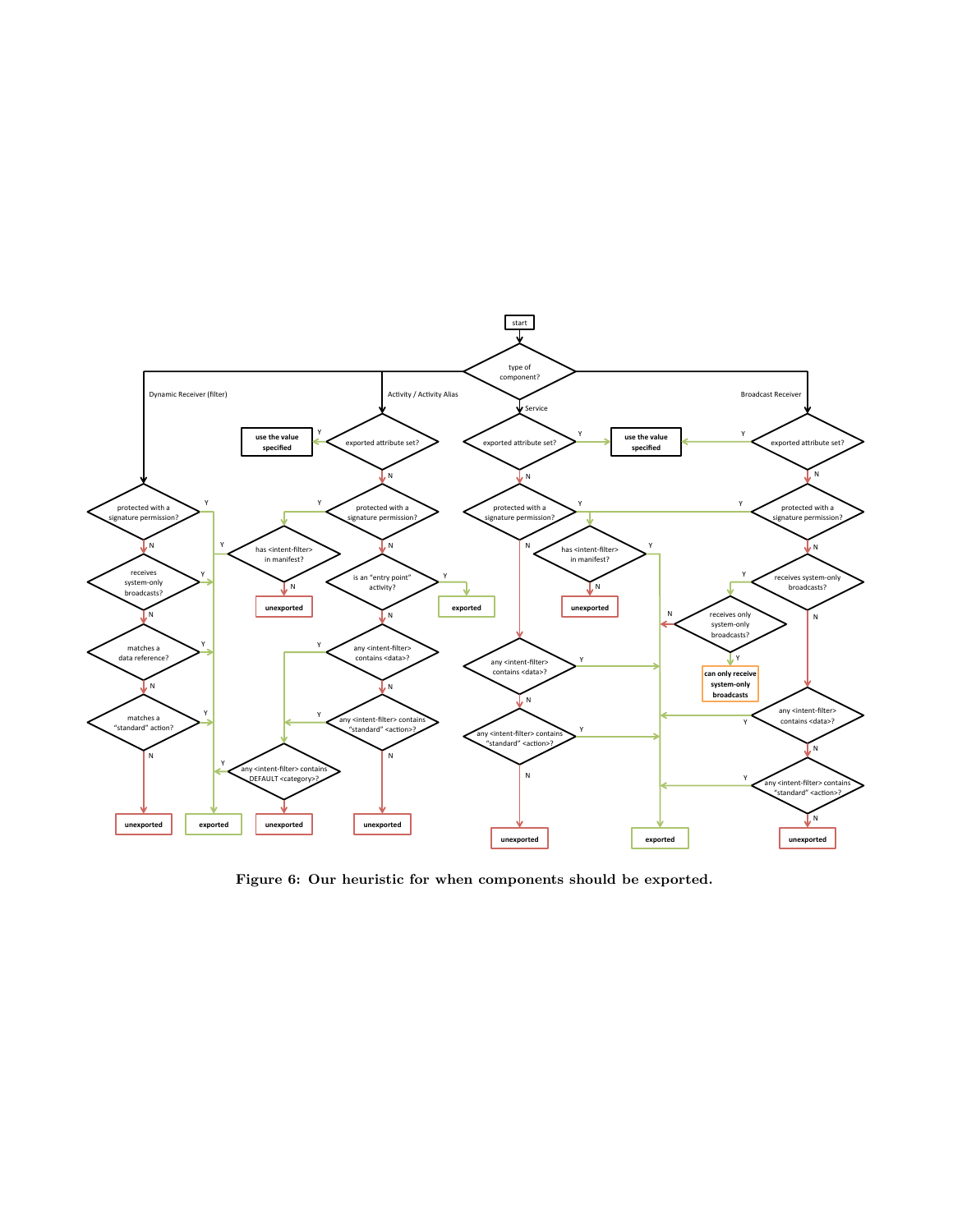## 4.3 Implementation

The relevant portions of the Android framework architecture for our heuristic changes are the system server and high-level APIs. The system server is a privileged process containing many threads that has central control over loading applications, managing their meta-data, and delivering Intents, among other things. Each Android application runs in a separate process, which has high-level APIs loaded into the address space of its instance of the Dalvik VM. An application sends and receives Intents through the high-level APIs, which in turn communicate with services running in the system server through a lower layer of IPC that marshals objects across process boundaries.

The two services we modified in the system server are the Activity Manager and the Package Manager. The Activity Manager is responsible for running components, including accepting and delivering Intents. The Package Manager both loads applications and maintains their meta-data, which includes their Intent Filters, so the Package Manager resolves Intents to components.

Our implementation logs a message each time our changes differ from Android's default heuristic (i.e., an implicit Intent is prevented from escaping an application or a component is made private that would have otherwise been public in the original Android heuristic).

#### *4.3.1* Implicit Intent Exposure Changes

To reduce the exposure of implicit Intents, we modified the Intent delivery system to try to deliver the Intent to the origin application first before trying to resolve the Intent to other applications. More specifically, we leveraged the existing setPackage(callerPackage) call which limits delivery to a specified application (effectively making the implicit intent temporarily application-explicit) and modified the Activity Manager to call it on any implicit Intent (with the destination set to the origin application) before attempting to resolve it to a component through the Package Manager. If the resolution fails, then there must be no application-internal component that can respond to the Intent, so we call setPackage(null) to make the Intent implicit again and attempt to resolve it once more.

To utilize setPackage(callerPackage), we had to modify the implementation of the Intent sending APIs to pass the name of the calling Android package name, a string that uniquely identifies each application, to the Activity Manager. This is necessary because otherwise the Activity Manager can learn only the calling application's UID, PID, and the primary application associated with its process. Since multiple applications can share a process and UID, this information is insufficient to identify the calling application. We modified the implementation of the sending methods, not the interfaces, so this change does not affect the API for developers. We list those methods in Table 3.

The PackageManager class also provides methods for resolving Intents to components without sending anything. These are queryBroadcastReceivers(), queryIntentActivities(), resolveService(), queryIntentServices(), resolveActivity(), and queryIntentActivityOptions(). We modified all of these in the same manner.

For broadcasts, one challenge we encountered was the lack of an interface for resolving an Intent to a list of Dynamic Receivers that were created in a specified application. (Due to a bug in the Android source code, setPackage() does

| Component       | Methods Modified                     |  |
|-----------------|--------------------------------------|--|
| Type            |                                      |  |
| Service         | $bindService()$ .<br>startService(), |  |
| (Context)       | stopService()                        |  |
| class)          |                                      |  |
| Receiver        | sendBroadcast(), sendOrderedBroad-   |  |
| (Context)       | sendStickyBroadcast(),<br>cast().    |  |
| class)          | sendStickyOrderedBroadcast(),        |  |
|                 | removeStickyBroadcast()              |  |
| Activity        | startActivity(), startActivityFor-   |  |
| (Context and    | Result(), startActivityIfNeeded(),   |  |
| Activity class) | startActivityFromChild()             |  |

Table 3: A list of the Intent sending methods that were modified.

not limit the recipient to specific applications for broadcast Intents.) We created separate lists for internal Broadcast Receivers and Dynamic Receivers, and if the Intent does not match either kind of receiver, we attempt resolution to external receivers.

#### *4.3.2* Component Exposure Changes

To implement our component exposure heuristic, we added functionality to help protect Broadcast Receivers and Dynamic Receivers that only expect system-only Broadcasts (from explicit Intent spoofing attacks).

We implemented the enforcement of the protected property in the Activity Manager. If a broadcast Intent resolves to a protected Broadcast Receiver, we allow the Intent to be delivered if the caller has the capability to send a system-only broadcast (i.e., it is one of the operating system processes). Otherwise, we ask the Package Manager whether the Intent's action is system-only. If it is, we log the error and prevent delivery to the Broadcast Receiver.

Implementing the heuristic for Dynamic Receivers was more complex. As a Dynamic Receiver can register multiple Intent Filters, each Intent Filter needs state to track its exposure status. First, we added an exported field to the BroadcastFilter class, which represents a single Intent Filter. Second, we implemented the code to set the exported field using our heuristic for each call to registerReceiver() in the Activity Manager. Finally, we added code to enforce the exported property in the Activity Manager. If a BroadcastFilter is not exported, we check whether the caller UID and the UID of the application that registered the filter match. If they do not, we log the error and skip the current Dynamic Receiver.

# 5. EVALUATION

We evaluated our proposed changes on a collection of 969 popular (top free and paid) applications from the Android Market.<sup>2</sup> We believe this to be a suitable dataset as popular applications are more likely to be on users' phones, representing a realistic approximation of potential application interaction. With this dataset, we built upon ComDroid (a static analysis tool that identifies general message vulnerabilities [7]) to look for specific instances where our changes

 $^{2}\mathrm{We}$  originally started with 1,000 applications and removed applications from the dataset that only consisted of keys to unlock paid features for free applications or were duplicates.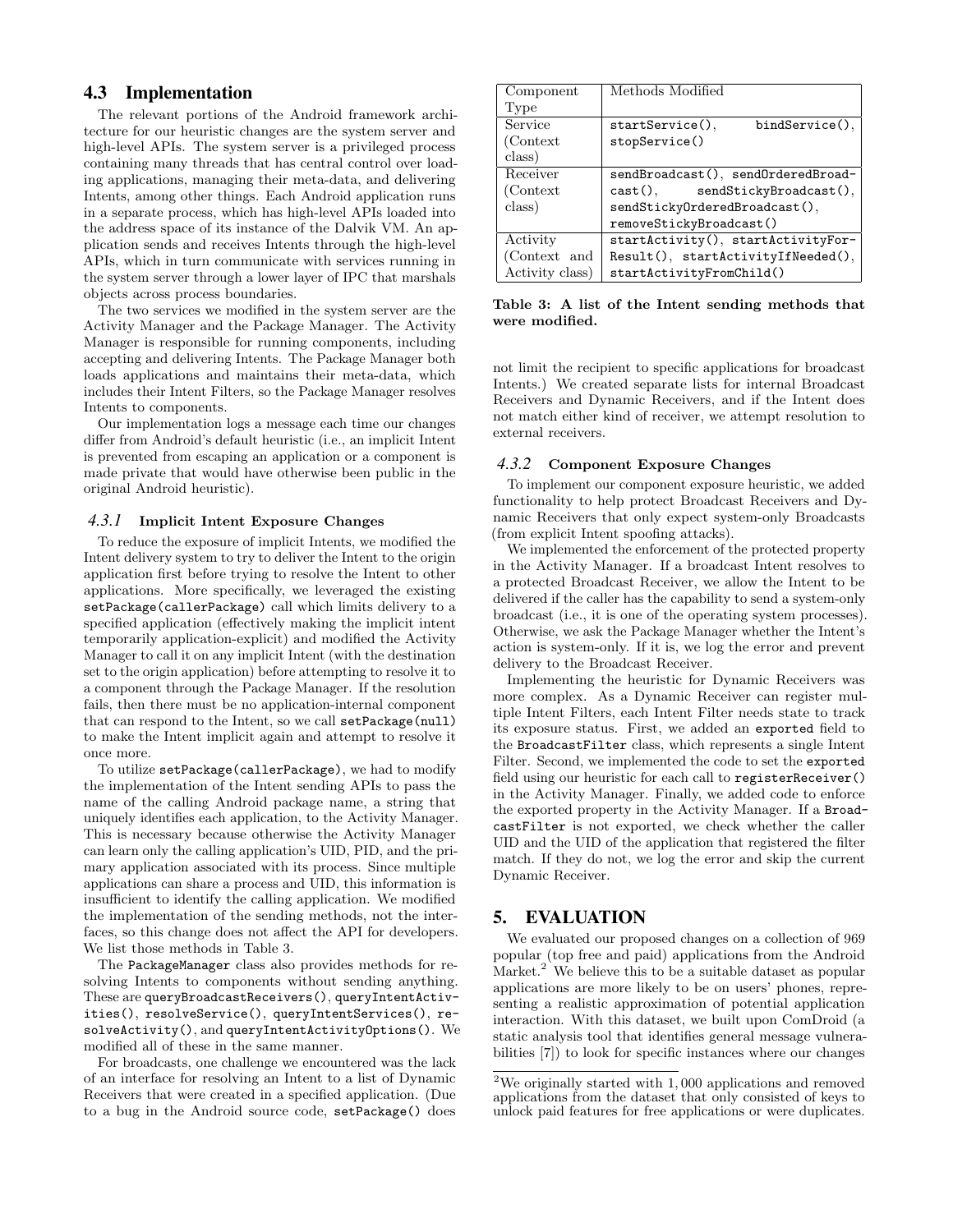prevent intentional inter-application communication, contributing to incompatibility, as well as instances where our changes eliminate ComDroid vulnerability warnings, contributing to increased security. We call this new tool IntraComDroid. (Hereafter we use IntraComDroid to refer to the tool that we use for our compatibility analysis and component and Intent modication tracking and we use Com-Droid to refer to the tool that produces all message-related vulnerability warnings.)

In addition, we used IntraComDroid to examine the extent to which our changes fix concrete security vulnerabilities and unintentional, unnecessarily exposed Intents and components we identified in our previous work. We revisit a case study of a bus schedule application with multiple security vulnerabilities and find that our changes patch all the vulnerabilities.

#### 5.1 Compatibility Analysis

We used static analysis to guide our compatibility investigation. To identify situations where our changes may break inter-application communication, IntraComDroid resolves and records all messages each application receives and sends. Then it analyzes all messages and receiving components in the set to determine the pairs of applications that can communicate with one another. It also analyzes each application and flags all cases in which our proposed heuristics would change the exposure of an Intent or component. Using the previous analysis of all communication in the dataset, Intra-ComDroid logs two types of potential incompatibilities that warrant manual examination.

The first are instances where an application sends an Intent that one of its own components can receive but components in other applications can also receive. If such a case is an instance of intentional inter-application communication, our changes may break compatibility, as they prevent the Intent from being delivered to the other application.

The second are instances where our changes make a component private, but where IntraComDroid either found other applications that could send Intents that could be received by the component or where it could not find any Intents that address the component at all. In these cases, the concern is that these components were intended as public APIs that our changes will break or that there was an error in the analysis and an Intent was not properly identified.

We manually analyzed each list of potential incompatibilities using several methods. We:

- searched for documentation of public Intent APIs to confirm intentional inter-application communication
- checked archives of Android applications to see whether two applications were different versions of the same application, and presumably not communicating
- read disassembled code to find undetected, internal Intent senders and to understand how Intents were being used in applications
- ran the applications on our modified Android platform, attempting to trigger breakage

Intent exposure compatibility*.* Out of 969 applications each checked against all 968 other applications, we found 99.4% are compatible with our proposed changes to implicit

|               | Intent                  | Component               |
|---------------|-------------------------|-------------------------|
|               |                         |                         |
|               | <b>Exposure Changes</b> | <b>Exposure Changes</b> |
| Apps Analyzed | 969                     | 100                     |
| Compatible    | 99.4%                   | 93.0%                   |
| Incompatible  | $0.6\%$                 | 5.0%                    |
| Uncertain     | $0.0\%$                 | 2.0%                    |

Table 4: Compatibility analysis results

Intent exposure (Table 4). We classify the six incompatible applications into two categories and show that both can be fixed easily in either application code, in the platform, or in both. First, four applications broadcast Intents to other applications, but also declare they themselves can handle the Intent. In the case where all of these applications are by the same developer, simply protecting the broadcasts with a signature-level permission declared in all applications resolves the incompatibility. If there is no restriction on who developed the receiving applications, we call this a *broadcast* protocol and propose fixing the incompatibility by adding a flag to broadcasts that makes them explicitly public (implemented by application developers). In the second category, four applications share common Service code between two applications by the same developer. Since both applications have the same developer, the developer can resolve the incompatibility by simply protecting the Services with a Signature-level permission declared in both applications.

Component exposure compatibility*.* Out of 100 of the most popular applications each checked against all 968 other applications, we found 93% were compatible with our proposed changes to the heuristics used to export components. We were unable to determine whether our changes are incompatible with two applications. We found five incompatible applications, which fell into two types, both of which can be easily fixed in application code. First, two applications use third-party libraries based on Intents for inter-application communication. In this case, only the library developer need document how to explicitly export the appropriate components. New documentation would provide compatibility for new applications, while simply exporting the right components would make legacy applications compatible. Second, three applications allow components to be exported for interapplication communication between applications developed by the same party. The incompatible components were all Receivers, so protecting the broadcasts with a Signaturelevel permission declared in all applications would make the applications compatible.

### 5.2 Security Analysis

We evaluated our proposed heuristics by examining the extent to which our changes concretely increase application security for the 20 applications we manually analyzed in previous work. We find our applied heuristics would patch 100% of the subset of warnings that were marked as intraapplication communication. Of all of the vulnerabilities and bugs that were detected with ComDroid, our new heuristics patch 31.4% (11/35) of the security vulnerabilities and 100.0% (15/15) of the unintentional exposures. We examined the unpatched vulnerabilities and bugs, and they are all in the class of vulnerabilities where external communication is intended (but still vulnerable to third-party attack). Of the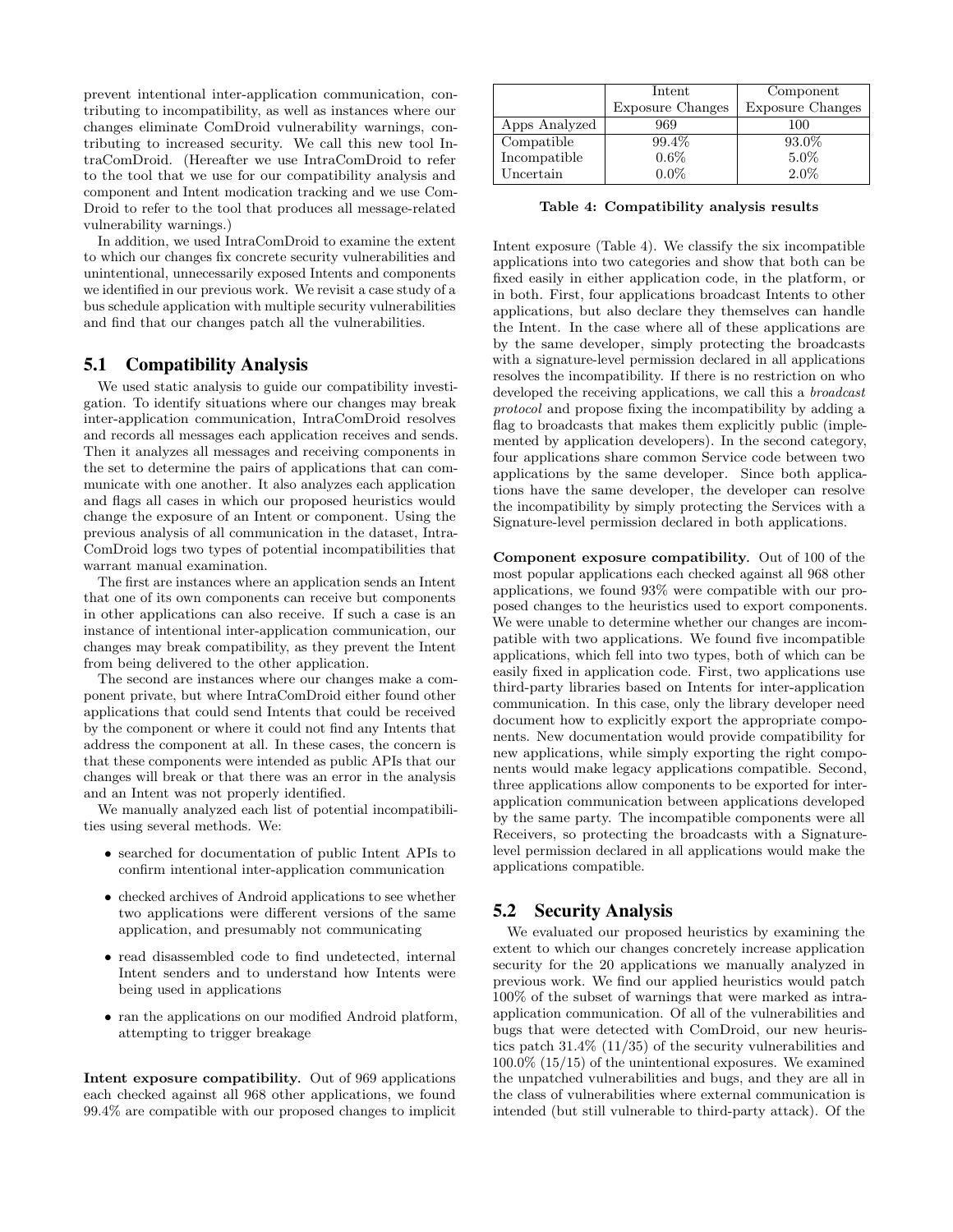|                | Component Exposure | Intent Exposure |
|----------------|--------------------|-----------------|
| Total Warnings | 3182               | 8680            |
| Eliminated     | 1431 (45.0%)       | $1608(18.5\%)$  |
| Warnings       |                    |                 |

Table 5: The proportion of ComDroid warnings eliminated by our heuristics.

17 remaining unauthorized Intent receipt vulnerabilities and bugs, 4 could be fixed by adding a requirement that certain Intents can be received only by system applications (e.g., Intents that send android.settings.INPUT\_METHOD\_SETTINGS or android.intent.action.DELETE). This is the reverse of the existing restriction that some Intents can be sent only by the system. However, this is outside of the scope of our work. Of the 7 unpatched Intent spoofing vulnerabilities, 6 could be fixed by making some of the actions the components expect system-only actions (e.g., android.intent.action. TIME\_SET, android.appwidget.action.APPWIDGET\_UPDATE, android.provider.Telephony.SMS\_RECEIVED). With these changes, our heuristic would then identify them as protected Receivers which would be protected by our system.

We also evaluated our proposed heuristics by examining the proportion of potential security vulnerabilities detected by ComDroid that our changes would eliminate in the set of 969 applications. We use the term "potential security vulnerabilities" because ComDroid issues warnings for exposed communication. Manual examination is required to identify a vulnerability, which we classify as something that exposes data or functionality that can be detrimental to the user, so vulnerabilities are context-dependent. For example, gaining control of an Activity is not considered an exploitable vulnerability unless it could lead to theft of payment or password information.

We find that our platform changes would eliminate 45.0% and 18.5% of ComDroid's receiving and sending warnings, respectively (Table 5). While we can only speculate on how many concrete vulnerabilities this is, we do know that these changes make up 25.6% of the total warnings. This means that developers using ComDroid have 25.6% fewer warnings that they would have had to examine otherwise and may reduce vulnerabilities by 25.6% as well.

Finally, we revisit a case study from our previous work on Nationwide Bus, an application that provides bus location and arrival information for Korean cities [18]. Three kinds of security vulnerabilities were found in the application. First, the application uses an implicit broadcast Intent to send bus information to its own Broadcast Receiver, exposing privacy-sensitive information to eavesdropping applications. Second, the receiver is exported, exposing it to malicious injection of false bus stops and schedules. Third, the receiver forwards the bus information to an exported Service, which is also exposed to malicious injection of false information.

This application illustrates precisely the attack surfaces our new heuristic aims to reduce. As the application can receive its own broadcast, our heuristic detects the Intent as intra-application and prevents eavesdropping applications from receiving it. Furthermore, since our heuristic for component exposure makes the affected components private, other applications can no longer inject malicious information into the components.

# 5.3 Discussion

We discuss the limitations of our approach, alternative implementations, and the implications for future systems.

Limitations*.* To prevent unauthorized Intent receipt, our heuristics prevent an implicit Intent from being delivered to external applications when the originating application can receive the Intent. This heuristic restricts an application from sending an Intent to both internal and external recipients. However, our evaluation shows this is currently not a common use of Intents. If this is judged to be an important use case for Intents, a future API could accept a flag explicitly allowing Intents to be delivered externally.

Our compatibility evaluation is limited by the analysis used by IntraComDroid. If IntraComDroid fails to correctly resolve the contents of an Intent for external communication, we lose knowledge of the sent Intent, and thus miss a possible breakage (if our heuristic also makes the recipient component private). For example, static analysis cannot determine the contents of Intents that are dynamically received and forwarded to other components. Similarly, we are also limited by the size of our dataset. If an application communicates with an application outside of our dataset, we have no knowledge of what that other application does. This could result in false negatives, which may cause us to underestimate the compatibility cost of our changes. Despite these limitations, we believe the dataset size and ComDroid analysis are sufficient to estimate compatibility and security.

An alternative approach to static analysis is to run the applications dynamically. The limitation here is that current dynamic Android analyzers do not achieve sufficient execution coverage. They may fail to trigger specific events required to construct and send an Intent, thereby losing outgoing message information. Also, to evaluate whether a message should be delivered internally or externally, the system would need to have knowledge of all possible receivers for all applications. Due to device resource constraints, it is impossible to install a large set of applications on the device at once. Alternatively, each pair of applications in a set could be installed iteratively, but this technique is slow. Our static approach achieves reasonable code coverage and is not limited by resource constraints.

Our compatibility evaluation is also limited by our choice of the most popular applications without regard to what applications have common developers. Since applications with a common developer are more likely to communicate with each other, considering them separately would increase the relevance of a future compatibility evaluation.

Alternative Implementations*.* In the case that Android is hesitant to push these changes to the platform, our proposed heuristic can be applied in other ways. We discuss the alternatives in order of decreasing security and increasing compatibility. First, the modified platform would be distributed as a third-party, custom ROM, like Cyanogen-Mod [3]. This approach would maintain our compatibility rates, but only users who choose that platform would gain any security benefit. Second, Android Market and other markets could use our static analysis tool to identify applications where our changes could break compatibility. Then they could use our heuristics to selectively perform binary rewriting (to make Intents explicit and components private)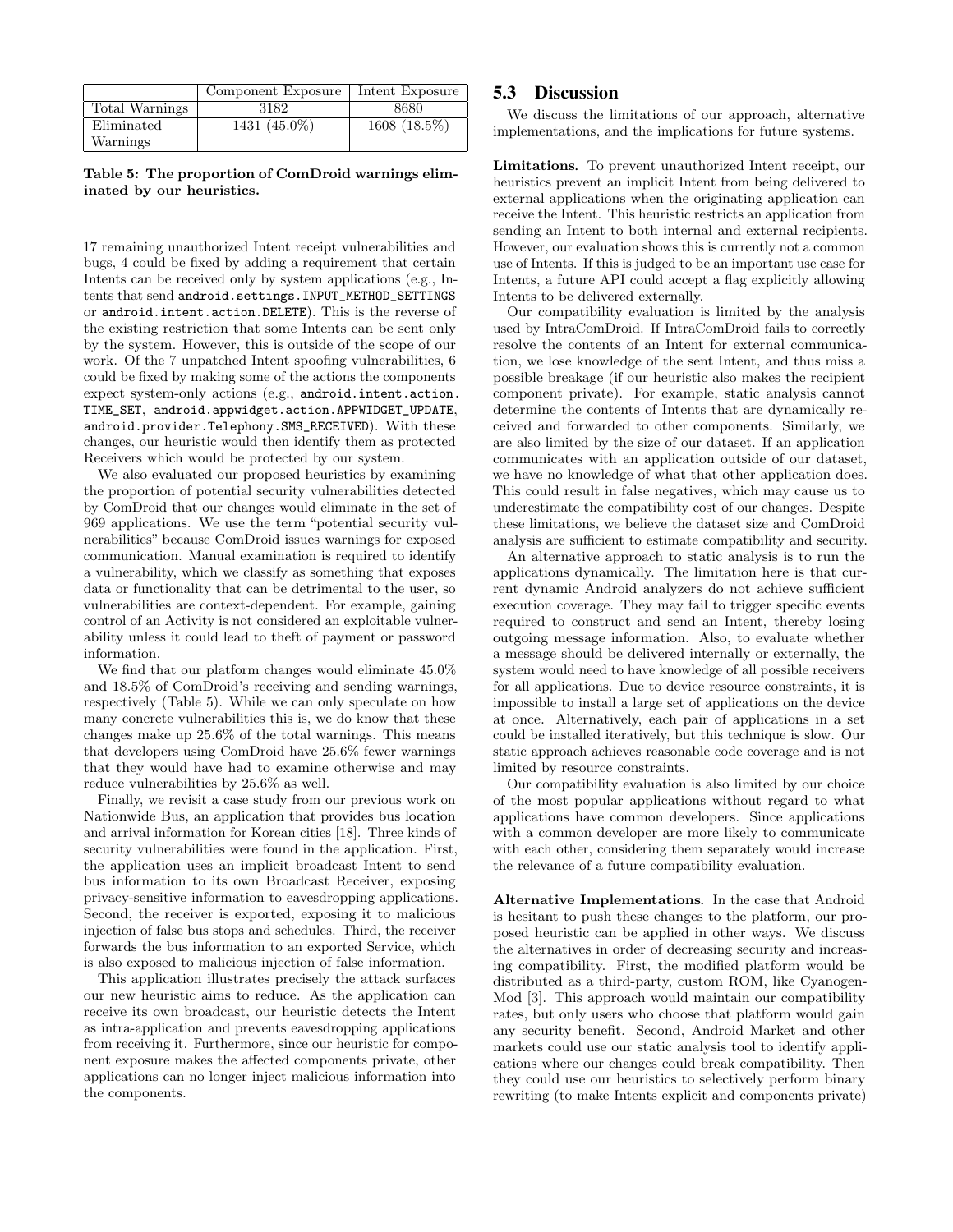on only the vulnerable but compatible applications. This would increase compatibility and security on most applications. Third, anti-virus software could use our heuristics to identify intra-application communication. It could monitor communication, issue alerts for external communication with "internal" Intents or components, and ignore any known broadcast protocols.

Finally, our heuristics could be used in a lint tool to detect exposed intra-application communication. The lint tool could warn the developer and provide a recommended remediation (e.g., set the exported flag to false) any time our heuristics would treat a component differently than the Android platform does. The false positive rate would be low (the recommended remediation would be problematic for only 0.6%–7% of applications, as our compatibility evaluation shows), and if developers test their applications, false positives would likely be relatively harmless. This approach achieves full compatibility, but security gains would accrue gradually over time (as developers would have to opt-in).

Implications for Future Systems*.* Guessing developer intention is the primary difficulty in automatically patching intra-application communication vulnerabilities. Although our approach shows a low compatibility cost, one way to avoid the guesswork is to make developers declare their intentions upfront. We recommend that future systems require developers to make their intentions explicit.

As a lesson for future systems, we recommend that a system should not implicitly open holes in isolation and expose applications to possible attack without an explicit request by the developer. Isolation should be enabled by default, and system designers should be wary of complex mechanisms that make it tricky for developers to predict when their application might be exposed to attack. Android violates this principle: under certain conditions, it will treat a component as exported even if the exported flag has not been set. This has misled developers into using Intents in an unsafe way. Unfortunately, many applications have already been written assuming this behavior, so it cannot be easily changed. In this paper, we develop intricate measures to reduce the number of applications put at risk, while striving to maintain a high level of backward compatibility for existing applications. However, future systems could avoid this complexity and avoid compatibility problems by simply following this principle from the start. In particular, we recommend future systems provide different APIs to separate internal communication from external communication.

Android could follow this recommendation in a future API revision by making the exported flag mandatory and adding separate API calls for sending Intents to internal and external components.

# 6. RELATED WORK

Application Communication*.* Insecure application communication and exposure can lead to other attacks in addition to information leakage, information injection, and component hijacking. Maji et al. measure the robustness of the Intent system against malformed or unexpected Intents [19]. They build a tool, JJB, to fuzz test Android components. They find that input validation and exception handling are overlooked problems whose absence can result in crashes of the Android runtime system.

Unrestricted access to components can also lead to privilege escalation. Many researchers have examined this problem [13, 9, 8, 15]. Davi et al. discuss privilege escalation through the Android Scripting Environment [8] and Grace et al. present a static analysis tool to detect such attacks [15]. Felt et al. [13] and Dietz et al. [9] further propose runtime defenses. By making unintentionally exposed components private, our work can prevent some access by third-party Intents, thereby avoiding a portion of these problems.

Android Vulnerability Discovery and Measurement*.* Researchers have also identified other vulnerabilities in Android applications. Felt et al. examine permission overprivilege that arise due to confusion with Android's permission system and present Stowaway, a static analysis tool to detect these bugs in applications [12]. Fuchs et al. examine the combination of permissions and databases, and they present SCanDroid, a static analysis tool that uses a data-centric approach to reason about the security properties of an application [14]. Enck et al. conduct a broad survey of vulnerabilities in Android, including standard Java and Android-specific security threats (e.g., information leakage through logs and messages) [11]. In contrast, we focus solely on vulnerabilities that result from exposing intra-application communication. Also, their work focuses on tools to help developers detect and fix vulnerabilities; in contrast, we focus on platform changes that can protect a large fraction of applications and reduce the risk of these kinds of vulnerabilities.

Hardening Android Applications*.* We are not the only ones to seek to strengthen the security and privacy of Android through platform modifications. Ongtang et al. present Saint, a modification of the Android platform for runtime enforcement of application provider policies [20]. It provides a means for application developers to set finer-grained policies on whom the application should trust and what it should require before interacting with other applications. Saint assumes developer knowledge in setting security policies and moves control over security decisions to the application developer. Our work assumes less developer expertise and moves the control to the platform.

Enck et al. present TaintDroid, a modification to the Android platform to provide dynamic taint tracking on sensitive data (e.g., location, contact lists, etc.) [10]. Hornyack et al. present AppFence, a tool to provide users with the option to either prevent data from leaving the phone or provide false shadow data in place of legitimate data [16]. These systems focus on protecting user privacy by limiting the behavior of grayware and malware. We focus on fixing vulnerable applications to prevent data leakage and injection.

# 7. CONCLUSION

Developer confusion on how to write Android applications correctly has rendered many applications vulnerable to attack. We describe an implementation of a better heuristic in the Android platform for detecting unintentional interapplication Intent messaging. We showed that our proposal reduces the number of such vulnerabilities. We evaluated both the security gain and the compatibility cost of our proposed changes, finding 99.4% and 93.0% of applications analyzed are compatible with our Intent exposure and component exposure changes, respectively. Our proposal fixes